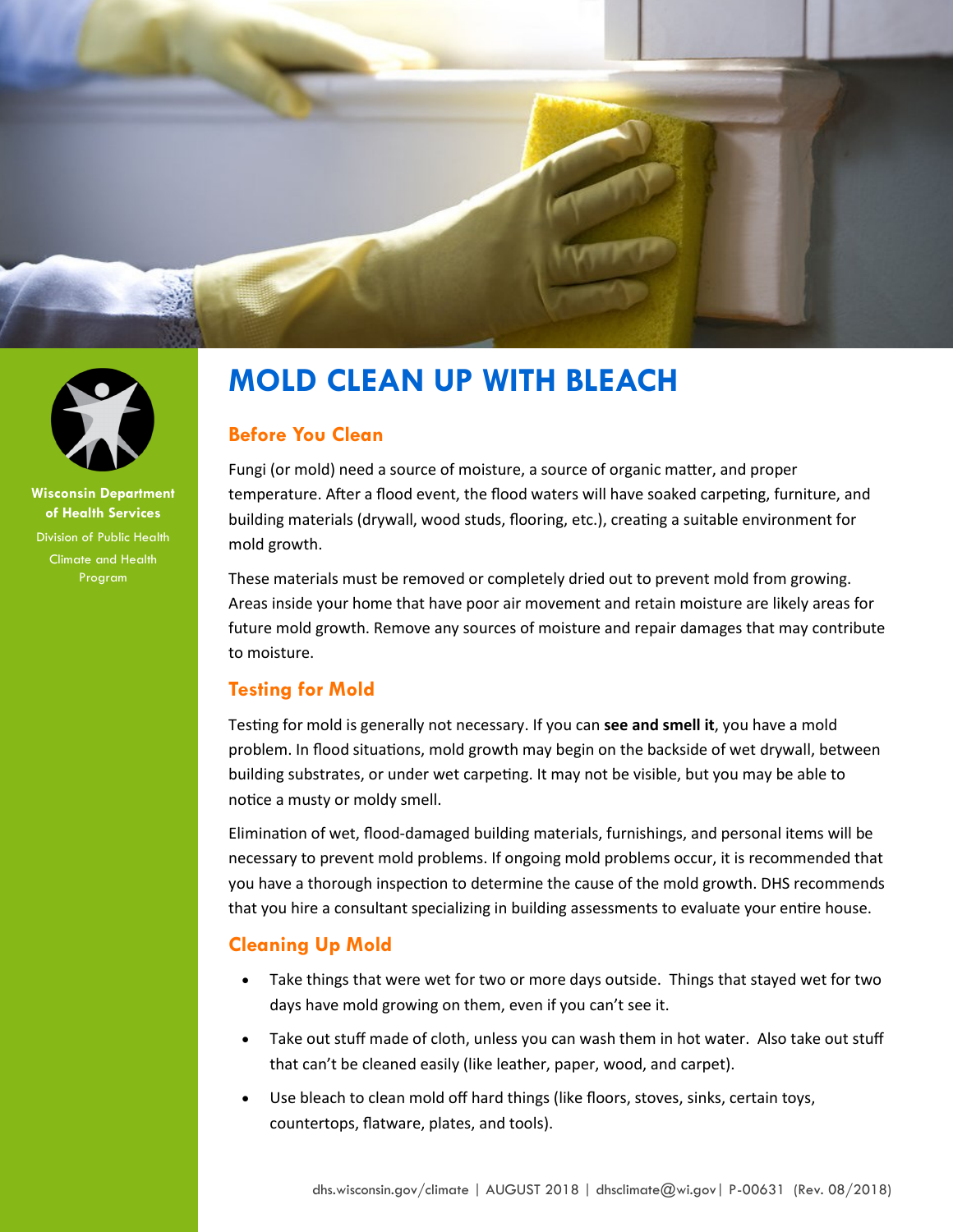- Never mix bleach with ammonia or other cleaners.
- Wear rubber boots, rubber gloves, goggles, and an N-95 mask.
- Open windows and doors to get fresh air in while you use bleach.
- Mix no more than one cup of bleach in one gallon of water.
- Wash the item with the bleach and water.
- If the surface of the item is rough, scrub the surface with a stiff brush.
- Rinse the item with clean water.
- Dry the item or leave it out to dry.

Occasionally, mold can be found in the bathroom, on a windowsill, shower curtain, or wall. This mold can be wiped off the surface with a damp cloth and cleaning agent (e.g., window or bathroom cleaner).

Preventing mold growth requires controlling the moisture source. This may be as simple as using a dehumidifier or fixing a simple leak. For larger mold problems (about 10 square feet), follow these instructions:

#### **1. Preparation Phase**

- Plastic sheets, at least 4 mm thick, to cover door openings, floors, and vents
- A breathing respirator that covers mouth and nose with HEPA cartridges
- Three spray bottles/plant misters
- Paper towels or disposable rags
- Heavy duty plastic garbage bags
- General household cleaner (without ammonia)
- Regular household bleach (between 1% to 5% chlorine). Bleach is typically not necessary to clean up mold, unless a sewage release occurred. In this case, both mold and bacteria can be reduced by using a bleach solution as a final disinfecting rinse.
- Latex or rubber gloves and goggles
- A one-cup measuring container
- Three buckets that will hold at least a gallon of water each
- Commercial grade HEPA vacuum. Do not use a home vacuum since it is not designed for this type of work.
- Dehumidifier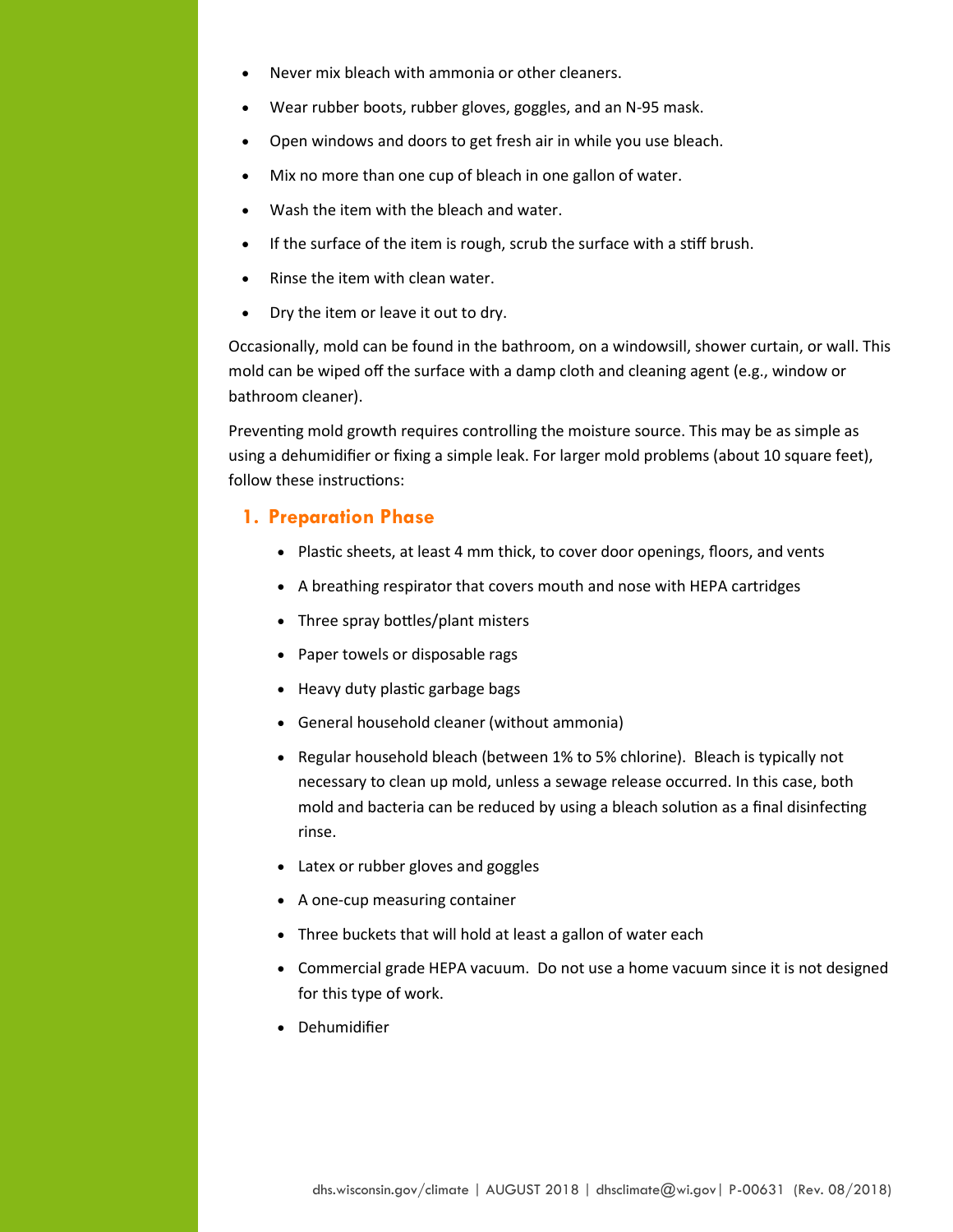## **2. Mixing Phase**

- **Spray bottle #1:** Mix general household cleaner and water in a bucket, then transfer to spray bottle (follow manufacturer's instructions). Remember not to mix bleach with household cleaners; if ammonia is mixed with bleach, a toxic gas can form.
- **Spray bottle #2:** Add 1 cup bleach to every gallon of tap water in a bucket, then transfer to spray bottle. Bleach is necessary when there has been a gray (laundry) or black (sewage) water release. Use gloves and eyewear when handling bleach.
- **Spray Bottle #3:** Clean, warm water for rinsing.

## **3.Application and Cleaning Phase**

- The bleach solution is irritating and harmful to the skin, eyes, and clothing. Avoid direct contact with the bleach by wearing rubber gloves, respirator, and goggles during the entire mixing and cleaning process.
- Prepare the work area.
	- o Seal off the room from the rest of the house with the plastic and tape.
	- o Keep children and animals out of the work area.
	- Do not eat, drink, use gum/tobacco, or smoke at any time during cleaning.
	- Use a dehumidifier prior to, during, and after the clean-up to keep areas dry and prevent mold from reoccurring.
- Removing the mold.
	- Removing visible mold. Spray with general household cleaner (spray bottle #1). Start from the top and work down, changing towels frequently. Discard towels in a plastic bag. Rinse the same area with clean water on a damp towel or lightly spray with warm rinse water in a spray bottle (spray bottle #3) and wipe with a clean towel. Repeat until all visible mold is gone.
	- $\circ$  Removing mold and water release. Spray with bleach solution (spray bottle #2), wipe affected area of mold and let set for 15 minutes. Rinse the area with a damp towel using clean warm water or by lightly spraying with warm rinse water in a spray bottle (spray bottle #3) and wiping with a clean towel.

## **4. Cleaning Up the Work Area**

- Once the surface is dry to the touch, use the HEPA vacuum to remove allergens. Place the HEPA vacuum bag into a garbage bag and dispose of it as you would normal garbage.
- Flush wastewater down a toilet, utility sink, or floor drain.
- Change out of your cleaning clothes and wash them separate from your family's laundry.
- Wash hands and face.